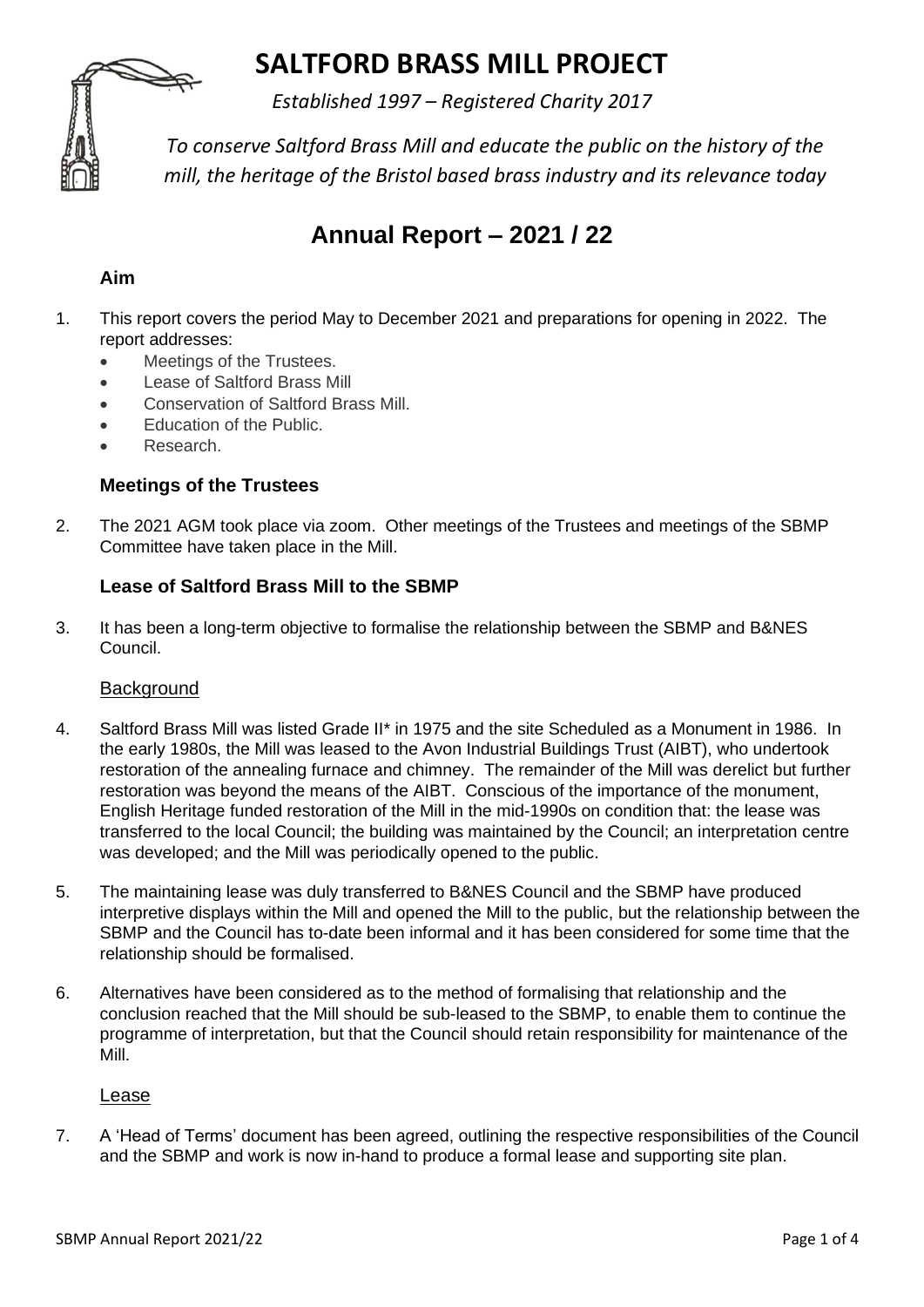### **Conservation of Saltford Brass Mill**

- 8. Conservation of the Mill has focused on:
	- Garden maintenance.
	- Replacement of the decking above watercourse 03.
	- Repair of penstock (sluice gate) 02.
	- Structural survey of the mill

#### Garden Maintenance

9. The gardens continue to be maintained by volunteers to provide an attractive setting for the mill in the Shallows.

#### **Decking**

10. The area above watercourse 03 was decked in 2007 to enable visitors to view the former location of waterwheels 03 and 04, their respective watercourses and controlling penstock gates. A survey carried out in 2021 identified that the decking was in need of replacement. The SBMP developed a scheme employing a galvanised steel frame and modern composite decking. The design is freestanding, hence does not involve intrusive changes to the monument. A scheme of work, risk assessment and method statement were produced by the SBMP and agreed with the Council, and the decking was installed over the winter before reopening in May 2022.

#### Penstock 02

- 11. Penstock 02, the controlling penstock gate for the operational waterwheel, comprises a timber moveable gate and timber fixed breast-wall plate, which are permanently flooded and hence subject to erosion and decay. In 2012, both components were in a very poor condition and both were reinforced using treated plywood. The condition of the moveable gate deteriorated further necessitating its replacement in 2016. An inspection in 2021 identified that the breast-wall required replacement. A scheme of work, risk assessment and method statement were produced by the SBMP and agreed with the Council, involving rigging of close coupled coffer-dam to partially dewater watercourse 02. Timber was procured, cut to size and treated. The coffer-dam was rigged in May 2022 and the breast-wall plate replaced.
- 12. The opportunity was taken to inspect penstock 02 moveable gate which was observed to be in good condition with no evidence of decay following 8 years of operation.

#### Masonry

- 13. Following an initial masonry survey by the SBMP, the Council have bid for funds for a programme of ongoing masonry conservation and repair over the medium-term future. In January, the Council also arranged for a large self-seeded ash tree to be cut down which was growing out from the bank of the west leat and was causing damage to the monument.
- 14. The boundary wall at the south end of the garden had partially collapsed due to age and has been rebuilt by the site owner. The wall is outside the scheduled monument but is probably the remains of north wall of the western battery mill.
- 15. The walls of the eastern leat have been deteriorating for some years and displayed signs of instability, being reinforced with scaffolding. The walls are outside the area leased to the Council but are within the Scheduled Monument. The site owner is undertaking work to stabilise the walls.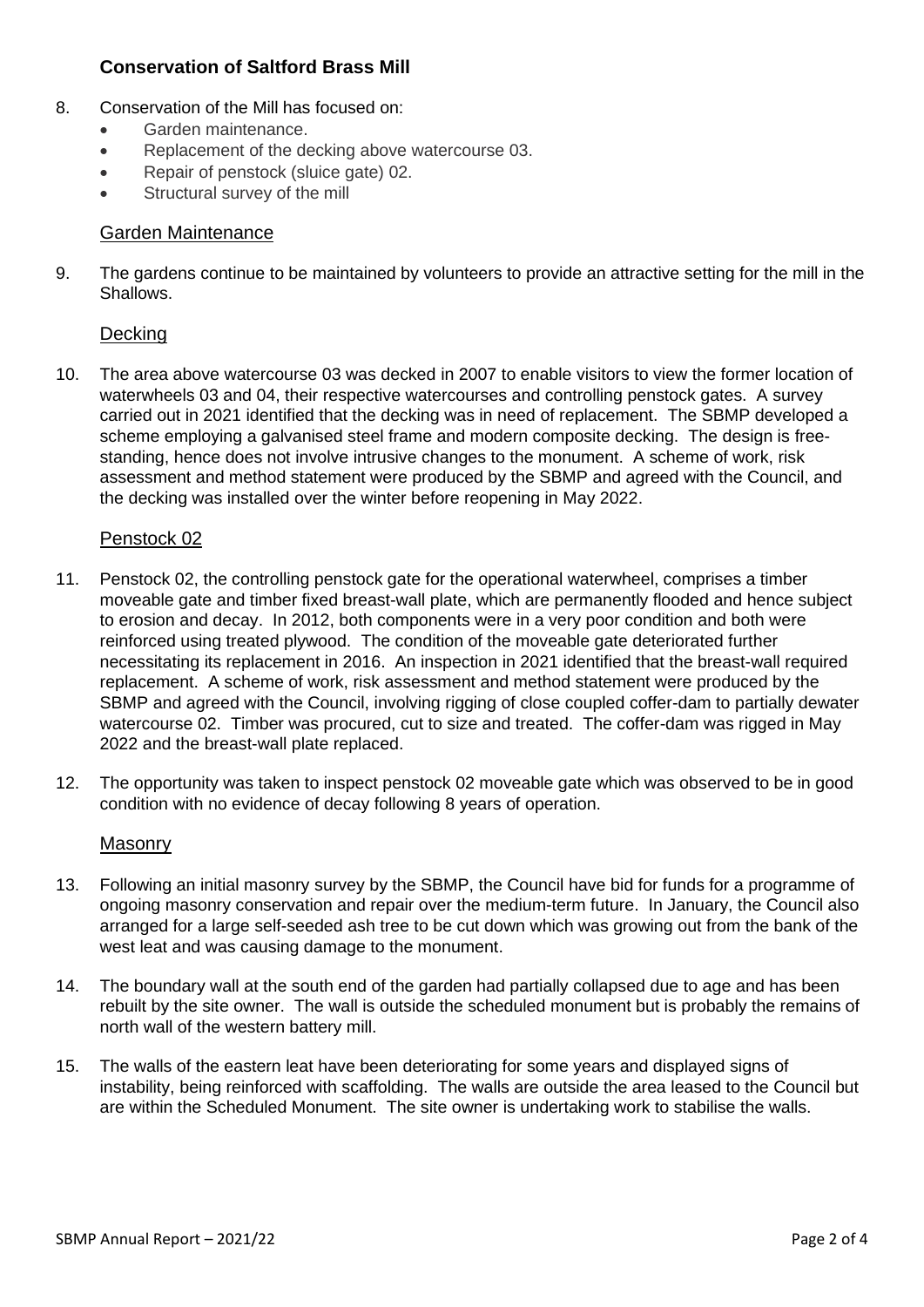## **Education of the Public**

16. Opportunities for education of the public about the Mill were constrained in 2021 as a consequence of Covid but opportunities were taken to: deliver talks to local interest groups using Zoom; improve the website; support third-party research; and Investigate collaboration with other museums, in particular in relation to links with the Africa Trade.

#### **Displays**

- 17. The proposed improvements to the Mill layout and displays described in the 2021 report were carried out, comprising:
	- Repainting and reordering of the entrance foyer plus enhancements of lighting to improve visitor experience.
	- Construction of a new desk and book cabinet, to provide more space and ease the moving of furniture when the risk of flood is high.
	- Installation of improved lighting and sound systems in the annealing furnace to help visitors understand its operation.
	- Renewal of all displays in the Mill, incorporating the results of recent research, and reproduced on Dibond board to present a more professional appearance to the Mill.
- 18. This work was funded by a legacy left to the SBMP in the will of Joan Day (1928-2019); industrial archaeologist and former president of the project. The improvements to the entrance foyer included a brass memorial plaque to Joan and her husband Roy who were instrumental in the early conservation of the Mill.

#### Open to Visitors

- 19. The 'Open to Visitors' programme resumed in September 2021, subject to coronavirus restrictions, for the two weekends of National Heritage Open Days. The Mill was subsequently opened on a further 6 occasions in September & October before being closed for the autumn / winter.
- 20. Dan Norris, the West of England Metro Mayor visited the Mill on the 24 November 2021 accompanied by Saltford's two County Councillors.
- 21. The 2022 programme commenced on the 7<sup>th</sup> May for National Mills Weekend. The SBMP also hosted the South Bristol Amateur Radio Club for the 'Mills on the Air' festival in conjunction with National Mills Weekend on the 7<sup>th</sup>/8<sup>th</sup> May 2022.

#### **Talks**

- 22. Three talks have been recorded and are available on the SBMP website: the early history of the brass industry; the later history of the brass industry; and John Padmore, eighteenth century engineer.
- 23. Three talks planned for 2021 were postponed due to Covid but four talks have been delivered since restrictions have been relaxed. A further six talks have been requested by local interest groups for 2022/23.

#### Website

24. The [www.brassmill.com](http://www.brassmill.com/) website was refreshed in 2021. One particular change is that a new page has been created on metallurgy with links to the Historical Metallurgy Society. The objective is to provide a vehicle for publishing papers related to the metallurgy of brass making. Links are provided to a number of papers produced by Joan Day in the 1980s, to more recent analysis on industrial remains in the Bristol area and to current work on manillas currently being carried out in conjunction with the Deutsches Bergbau-Museum Bochum in Germany.